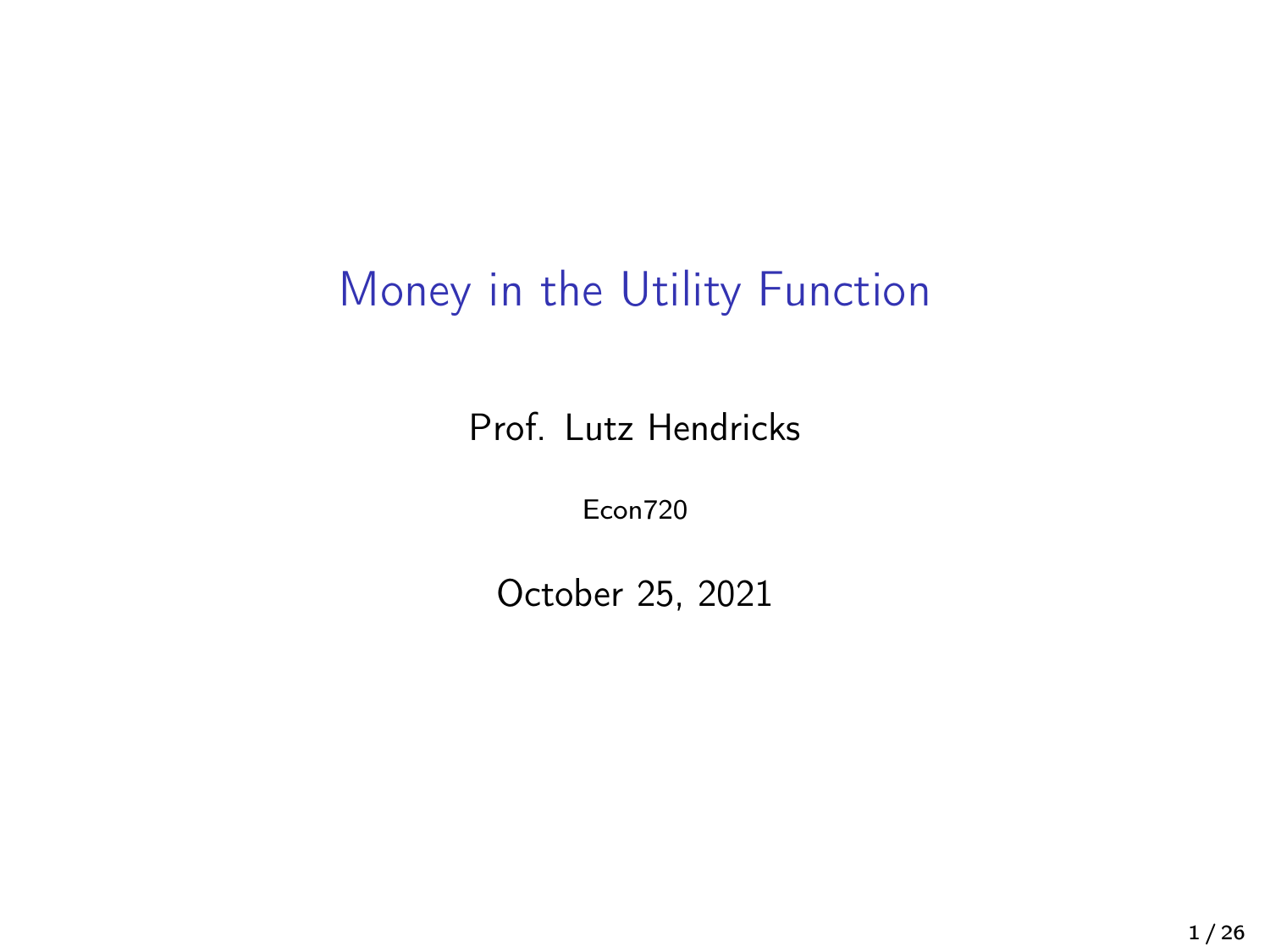## Money in the utility function

- $\triangleright$  A shortcut for getting money valued in equilibrium: assume that households gain utility from holding money.
- $\blacktriangleright$  "Sidrauski" model
- $\blacktriangleright$  Benefits: Tractability.
- $\triangleright$  Drawbacks: Arbitrary specification of utility affects results.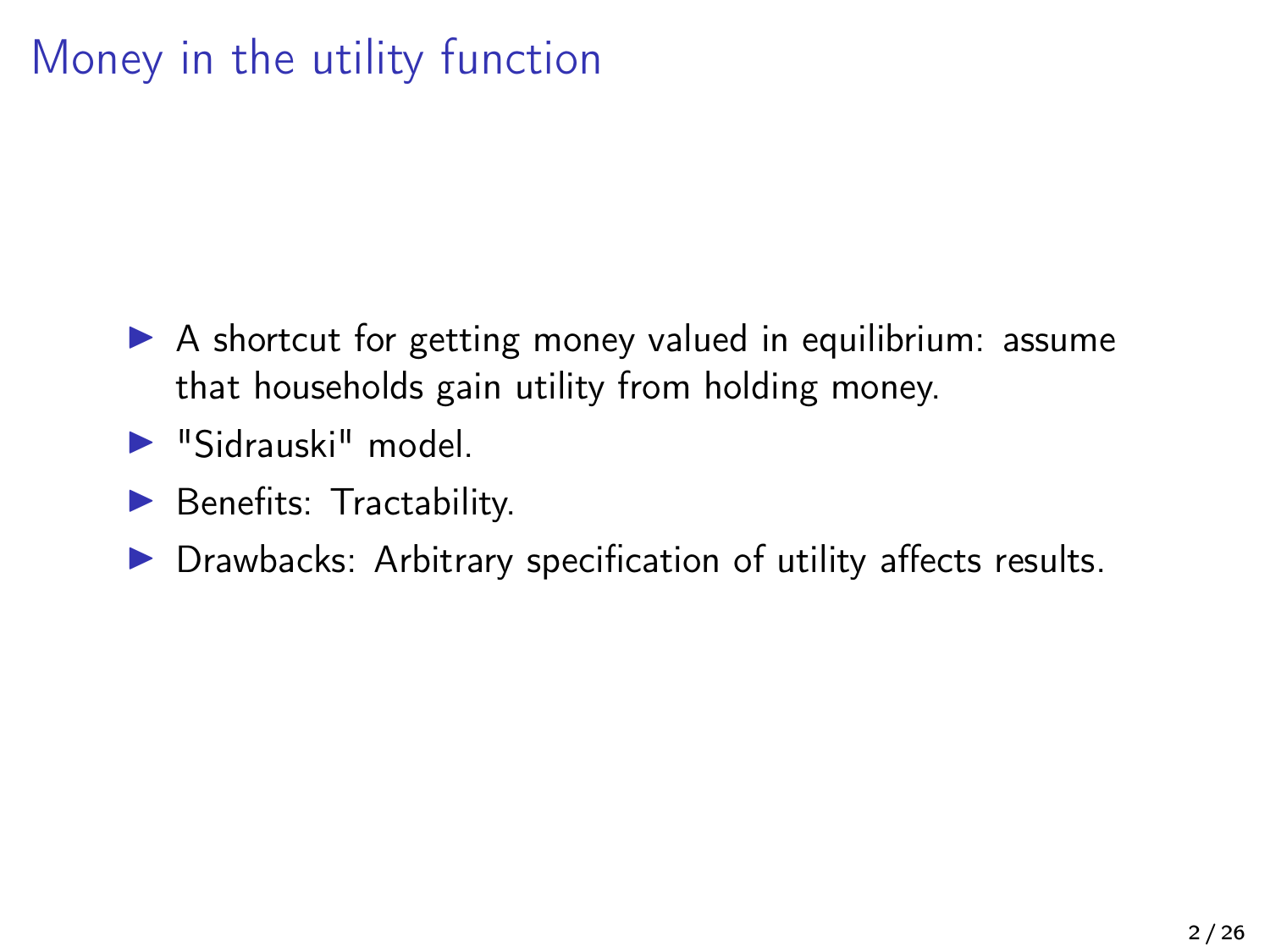## The Economic Environment

- $\triangleright$  Much of the model is a standard growth model.
- $\blacktriangleright$  The government prints paper (costlessly).
- $\blacktriangleright$  Households gain utility from holding paper.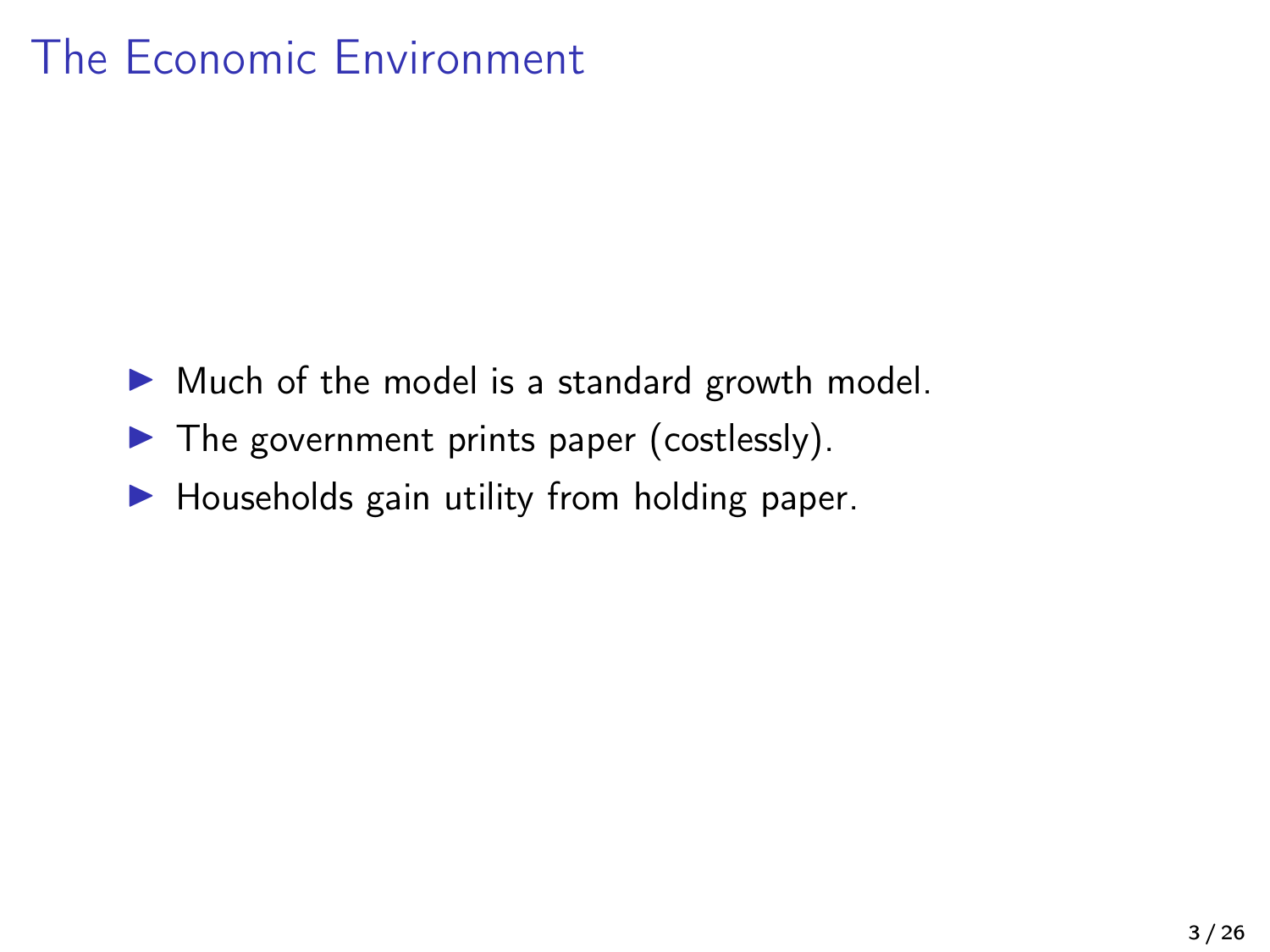#### Environment

 $\triangleright$  Demographics: 1 representative household

**F**ndowments:

 $\blacktriangleright$  1 unit of work time at each instant

- $\blacktriangleright$   $k_0$  units of the good
- $\blacktriangleright$  *M*<sub>0</sub> bits of paper

 $\blacktriangleright$  Technology:

 $\blacktriangleright$  *F*(*K*,*L*)−δ*K* = *c* + *K*<sup> $\vdash$ </sup>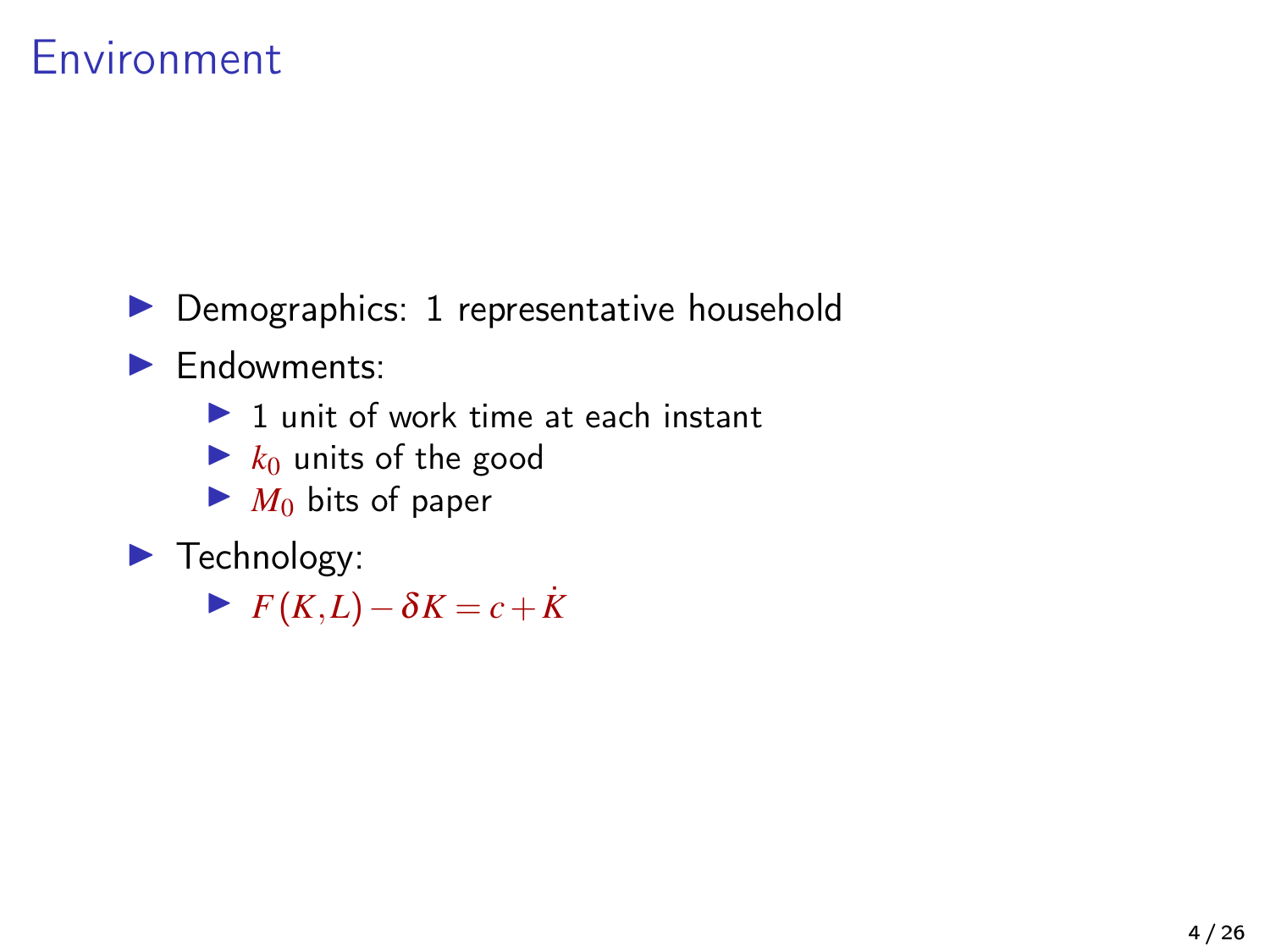#### Environment



 $m_t = M_t/p_t$ 

 $\blacktriangleright$  Government:

rints  $\dot{M}_t$  and hands it to households

- $\blacktriangleright$  Markets:
	- $\blacktriangleright$  goods, labor, capital rental, money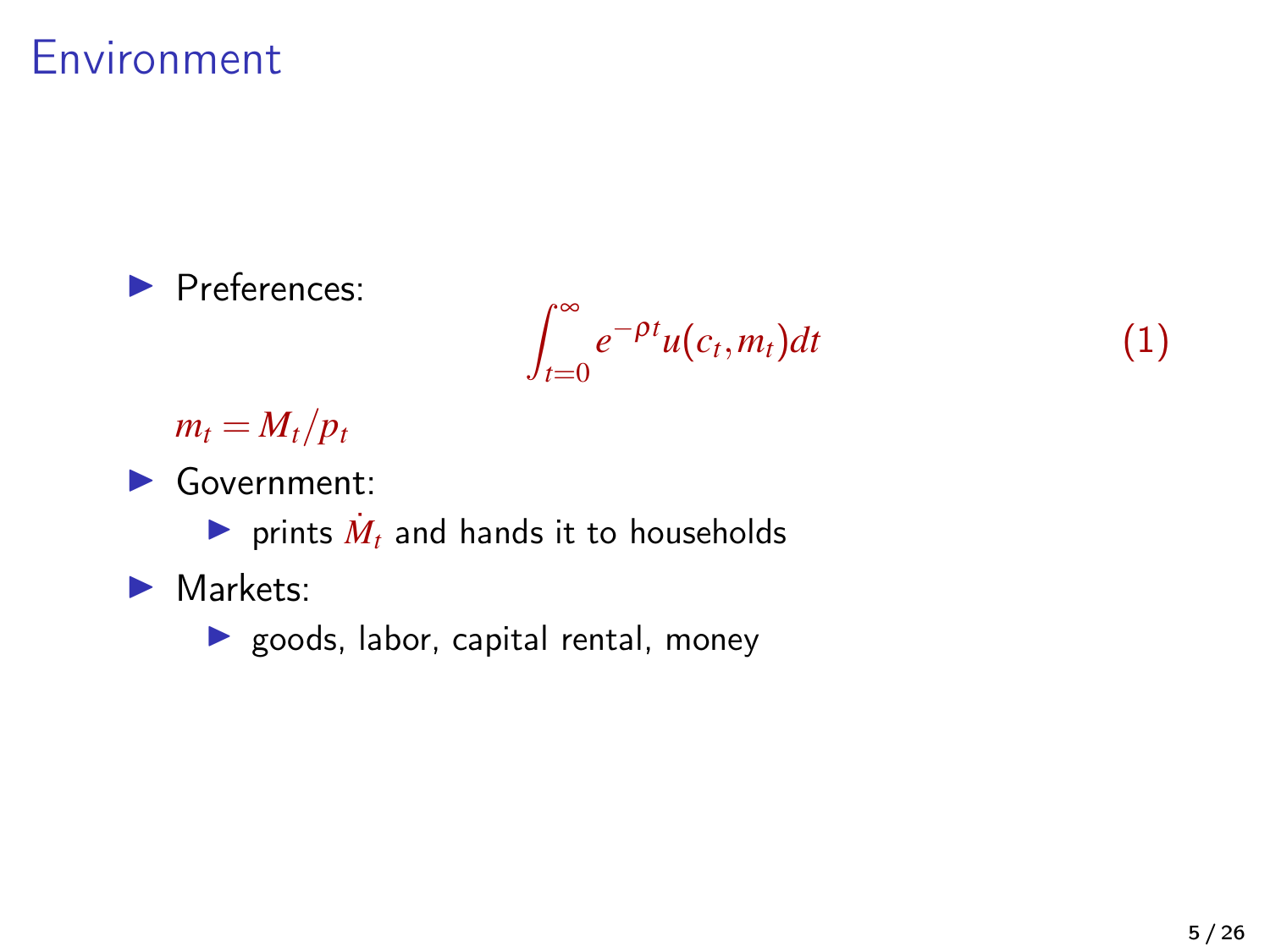### Household

Households solve:

$$
\max \int_{t=0}^{\infty} e^{-\rho t} u(c_t, m_t) dt
$$
 (2)

subject to  $k_0$ ,  $m_0$  given and

$$
p(c+k) + M = p(w + rk + x)
$$
 (3)

*x* are lump-sum transfers (of money).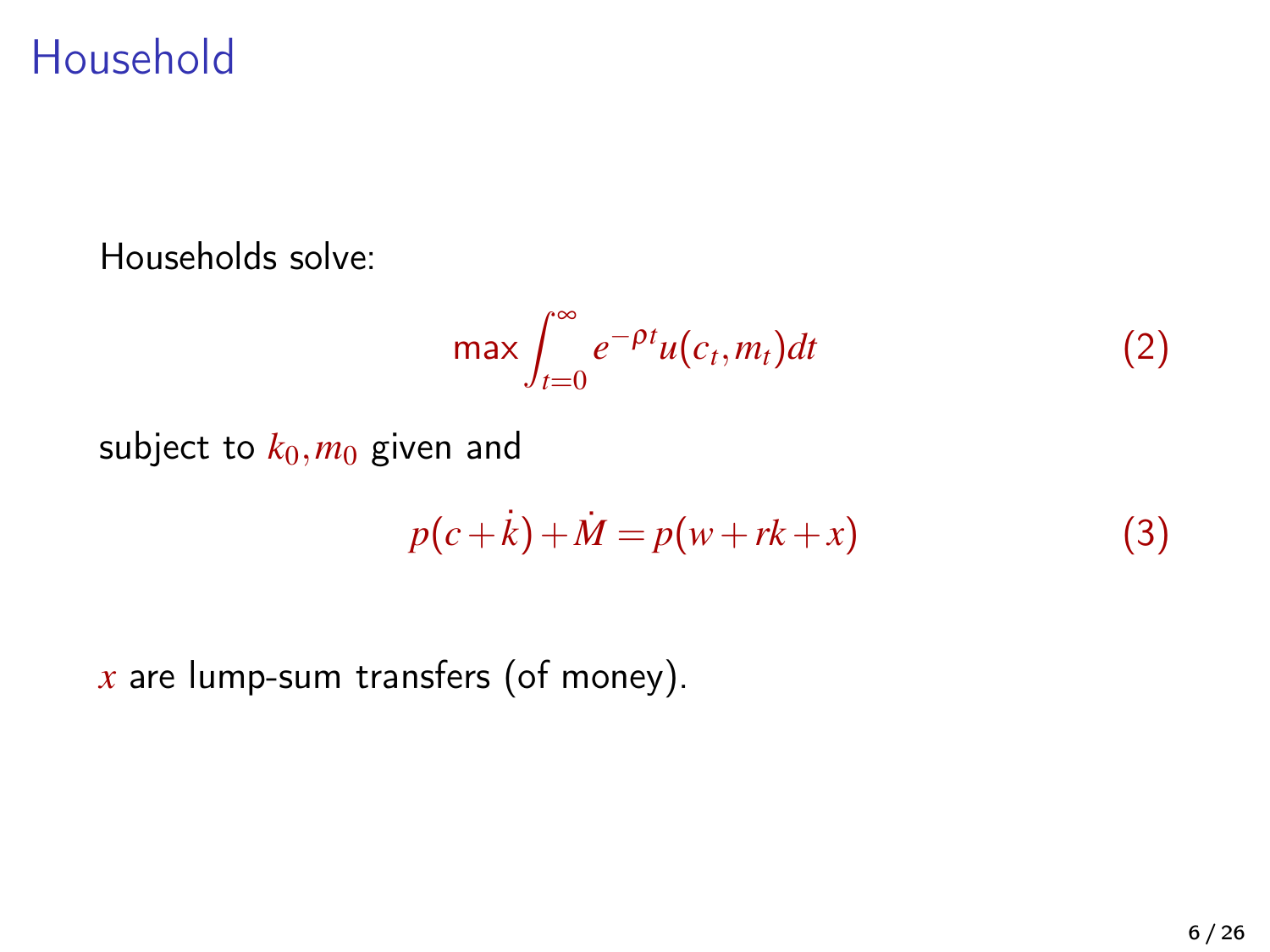#### Budget constraint in real terms

$$
\dot{k} + \dot{M}/p = w + rk + x - c \tag{4}
$$

#### Note that

$$
\dot{m} = \dot{M}/p - (M/p^2)\dot{p}
$$
  
=  $\dot{M}/p - \pi m$ 

where  $\pi$  is the inflation rate  $(\pi = \dot{p}/p)$ . Therefore

$$
\dot{k} + \dot{m} = w + rk + x - c - \pi m \tag{5}
$$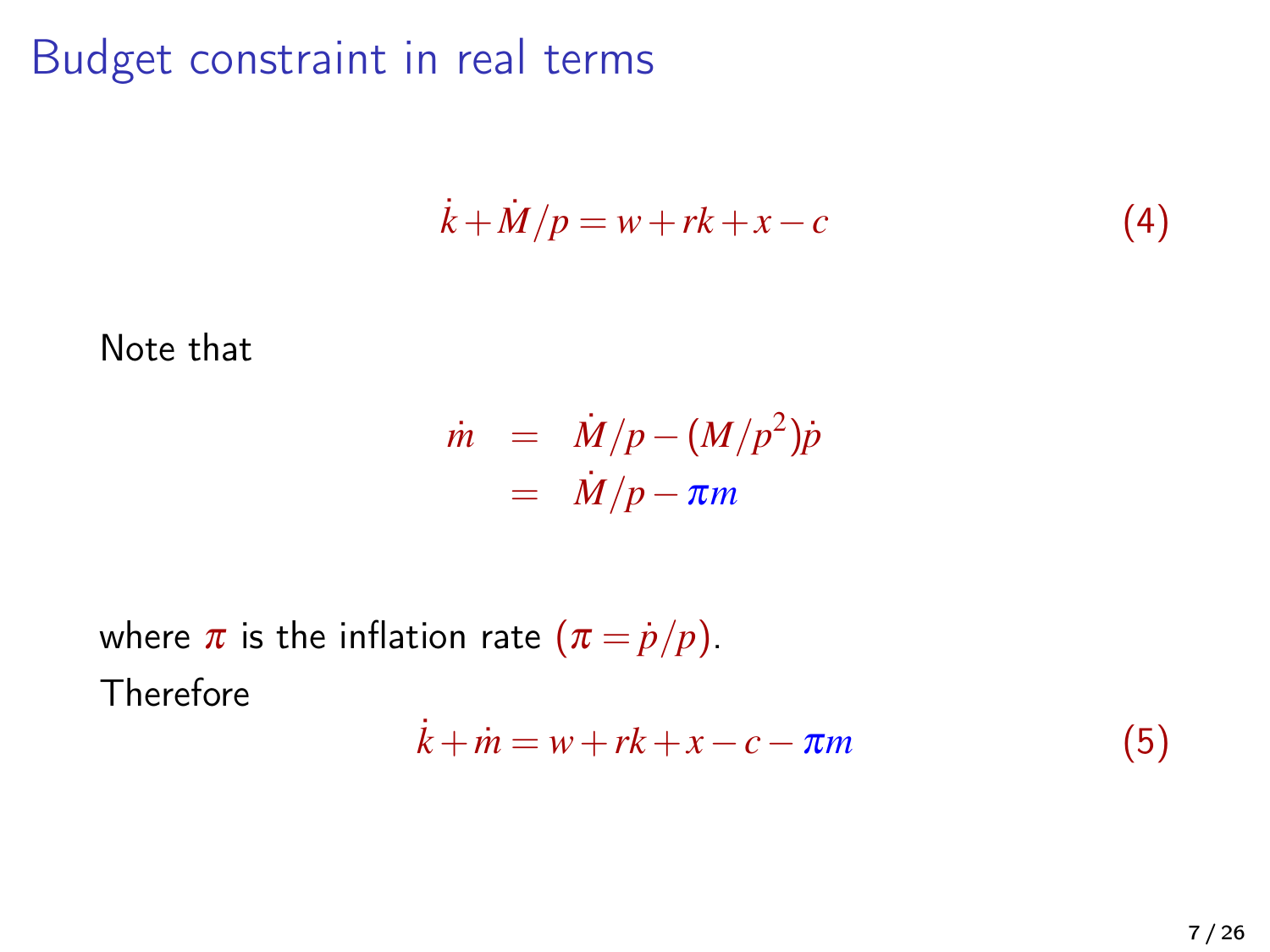## Budget constraint

We seem to have 2 state variables (*k*,*m*) but only one law of motion.

The reason: the correct state variable is wealth:  $A = k + m$ .

To transform the budget constraint into a law of motion for *A*, write it as

$$
\dot{A} = w + rA + x - c - (r + \pi)m \tag{6}
$$

Every unit of wealth held in money reduces income by the nominal interest rate  $(r + \pi)$ .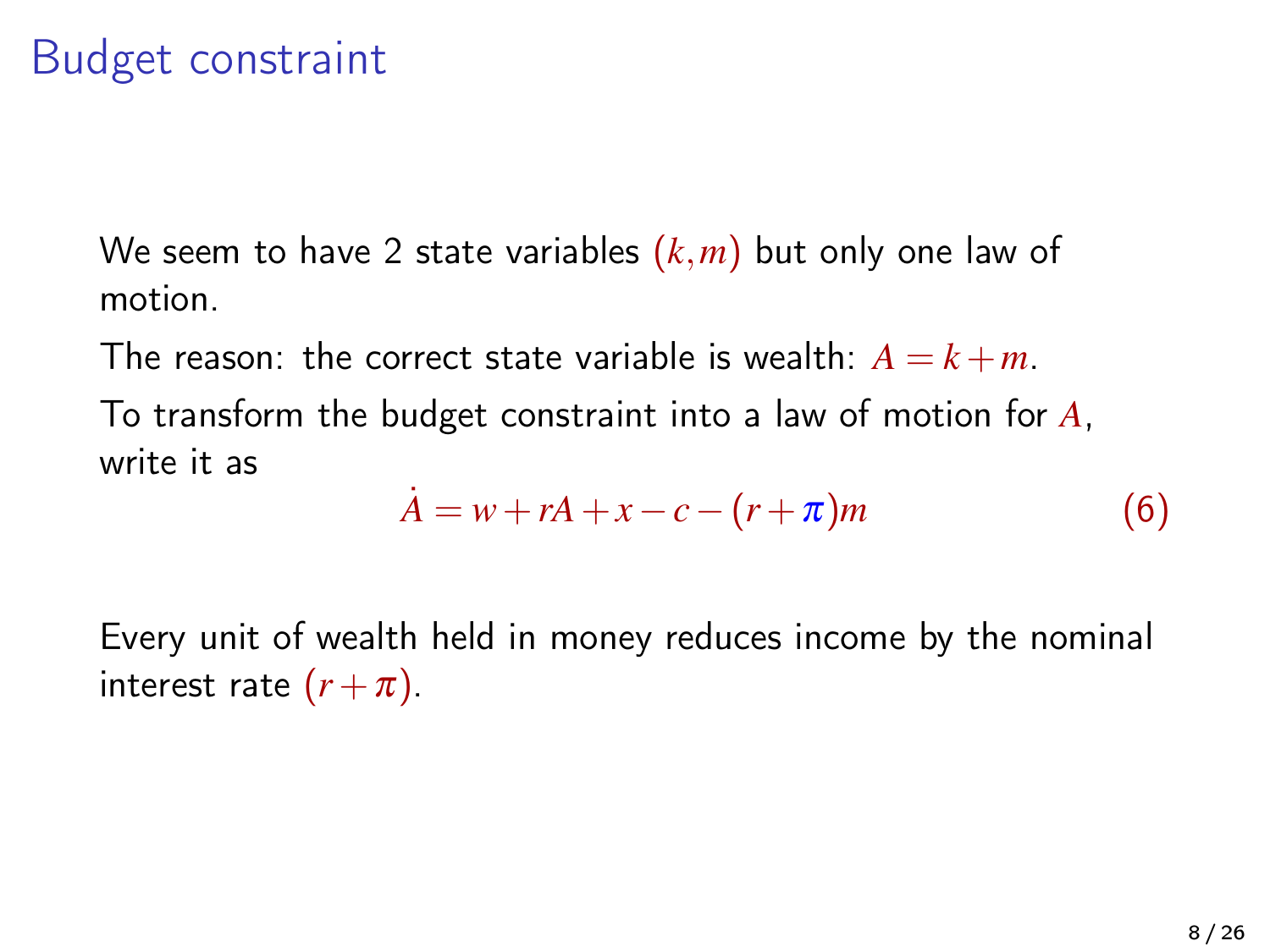## An Equivalence

The household problem is exactly the same as in a real two-good economy.

Money is like a consumption good with price  $r + \pi$ .

Key assumption that makes this true:

Money and capital can be exchanged instantaneously.

#### Exercise

How does the problem change when there is a convex adjustment cost for exchanging money and capital?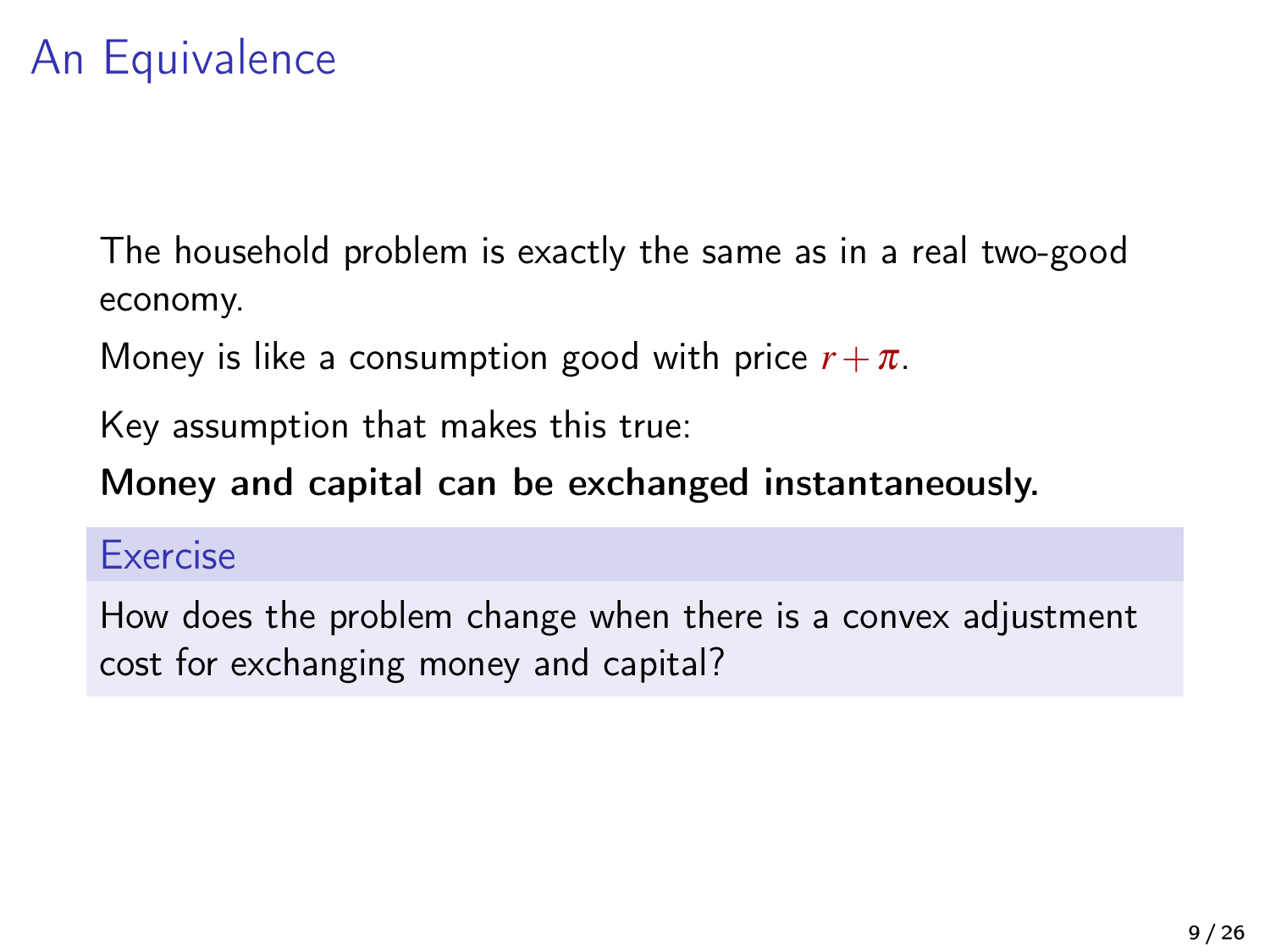Solving the household problem

$$
H = u(c,m) + \lambda [w + rA + x - c - (r + \pi)m]
$$
 (7)

State: *A* Controls: *c*,*m* FOC:

$$
\begin{array}{rcl}\nu_c & = & \lambda \\
u_m & = & \lambda(r + \pi) \\
\dot{\lambda} & = & (\rho - r)\lambda\n\end{array}
$$

TVC:

$$
\lim_{t\to\infty}e^{-\rho t}\lambda_t A_t=0
$$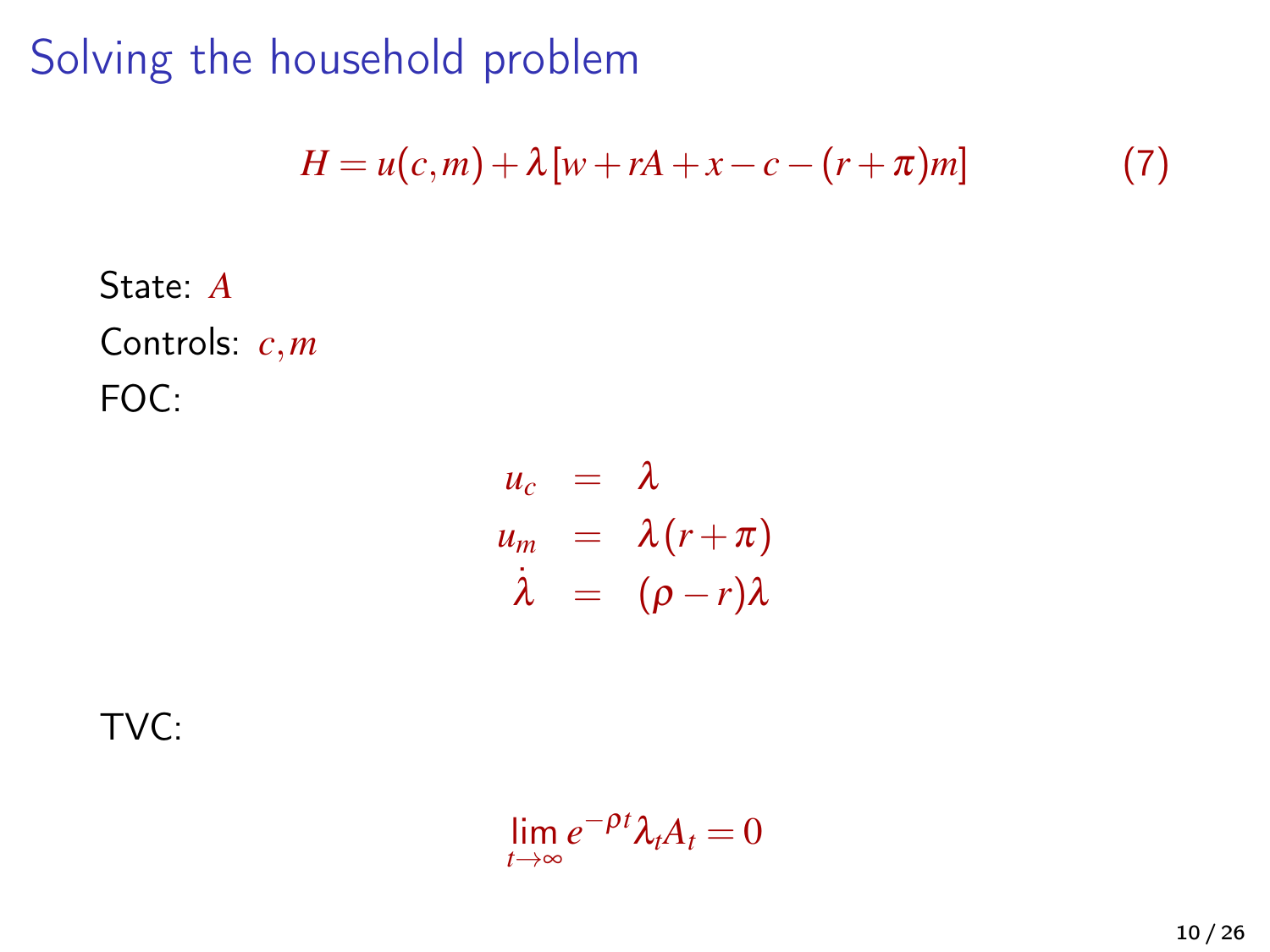## Household optimality

Static condition:

$$
u_c = u_m/(r+\pi) \tag{8}
$$

Intuition?

Intertemporal condition:

$$
\dot{\lambda}/\lambda = g(u_c) = -(r - \rho) \tag{9}
$$

where  $g(z) \equiv \dot{z}/z$  denotes a growth rate.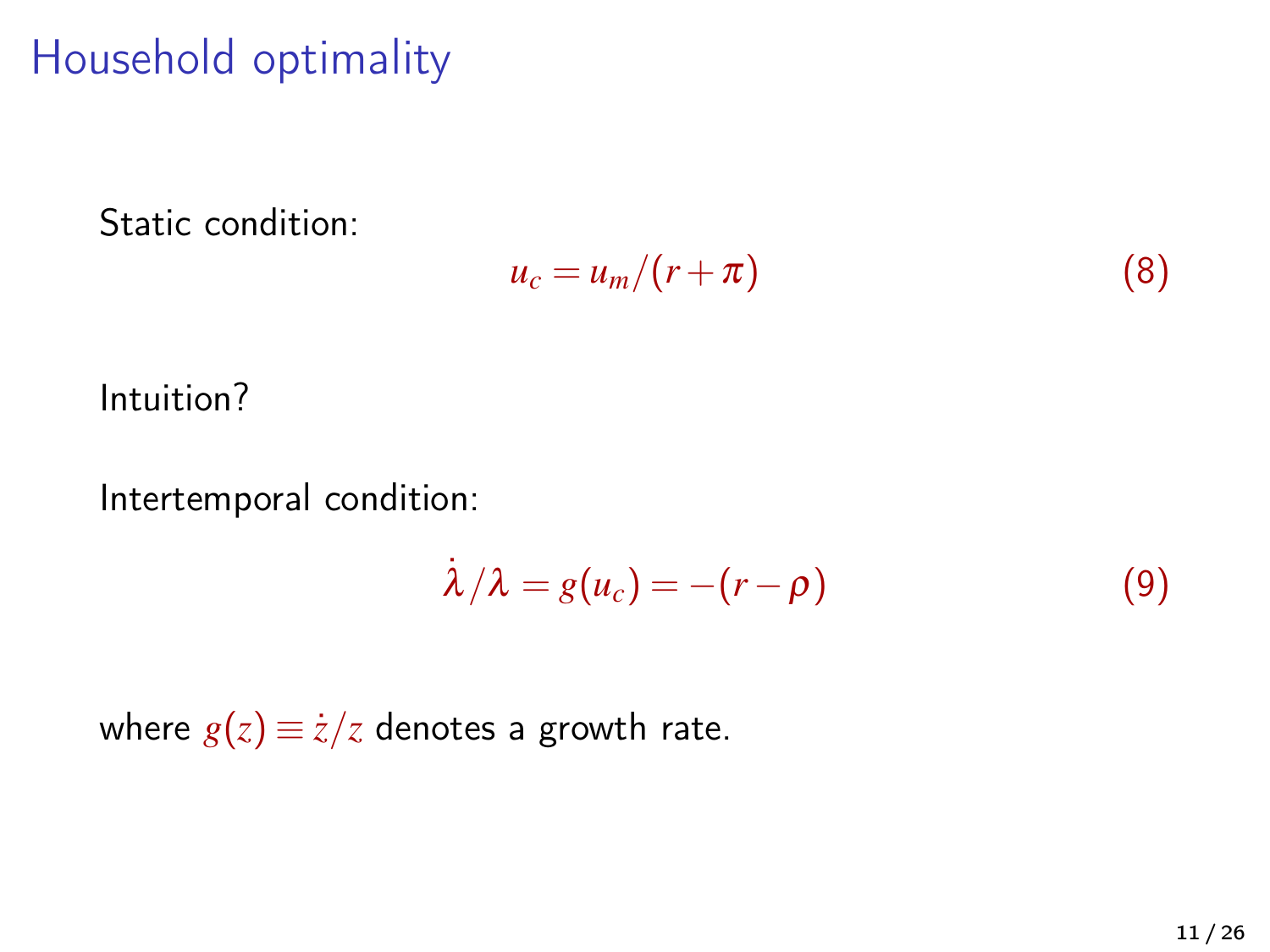### Household: Separable utility

If the utility function is separable,

$$
u(c,m) = v(c) + \bar{v}(m) \tag{10}
$$

then

$$
u_c = v'(c) \tag{11}
$$

and

$$
g(u_c) = v''(c)\dot{c}/v'(c) = -\sigma g_c \qquad (12)
$$

Then a very common expression emerges:

$$
g(c) = (r - \rho)/\sigma \tag{13}
$$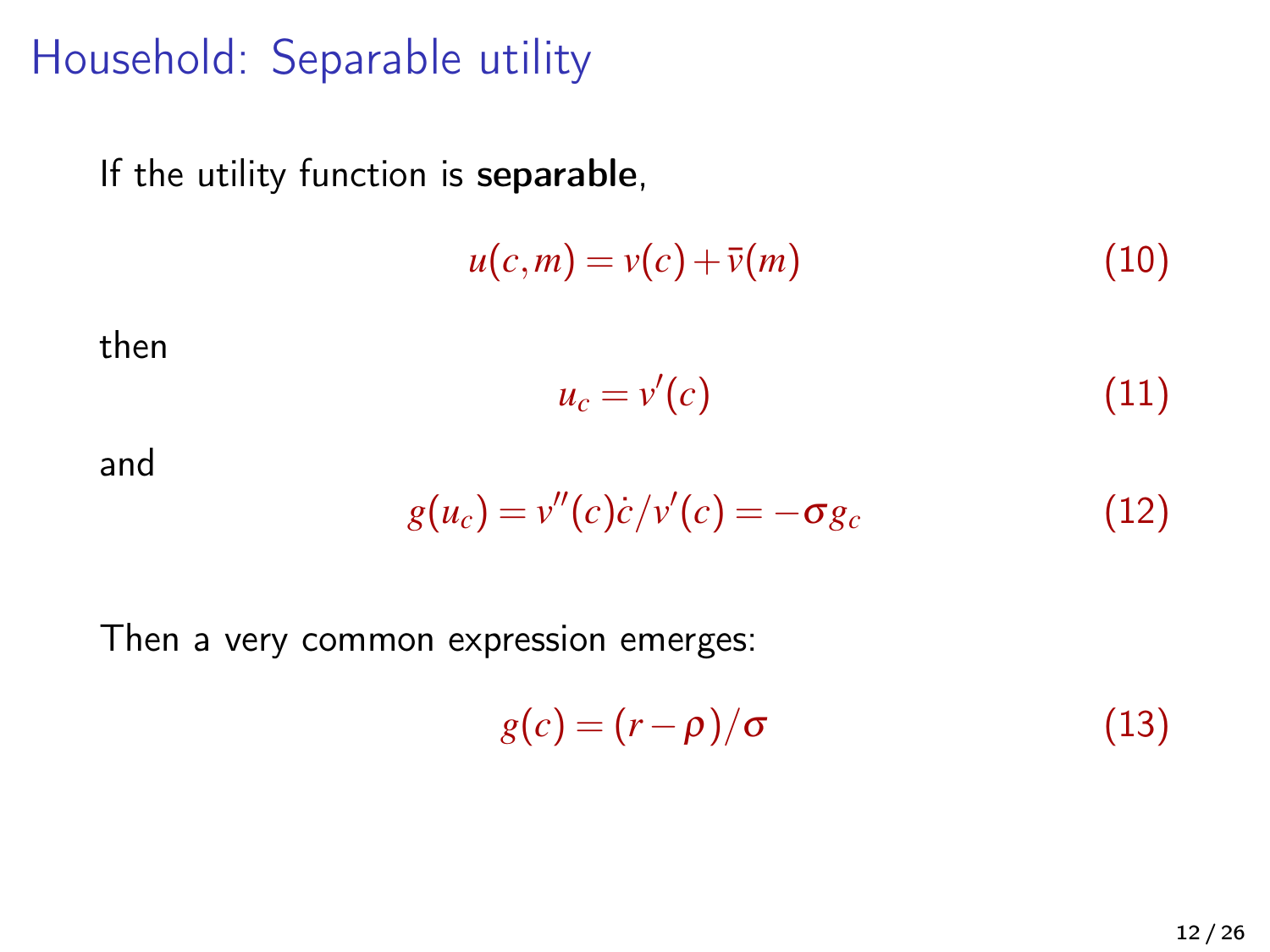## Equilibrium

Firms solve the standard static profit maximization problem:

$$
r = f'(k) - \delta \tag{14}
$$
  

$$
w = f(k) - f'(k)k \tag{15}
$$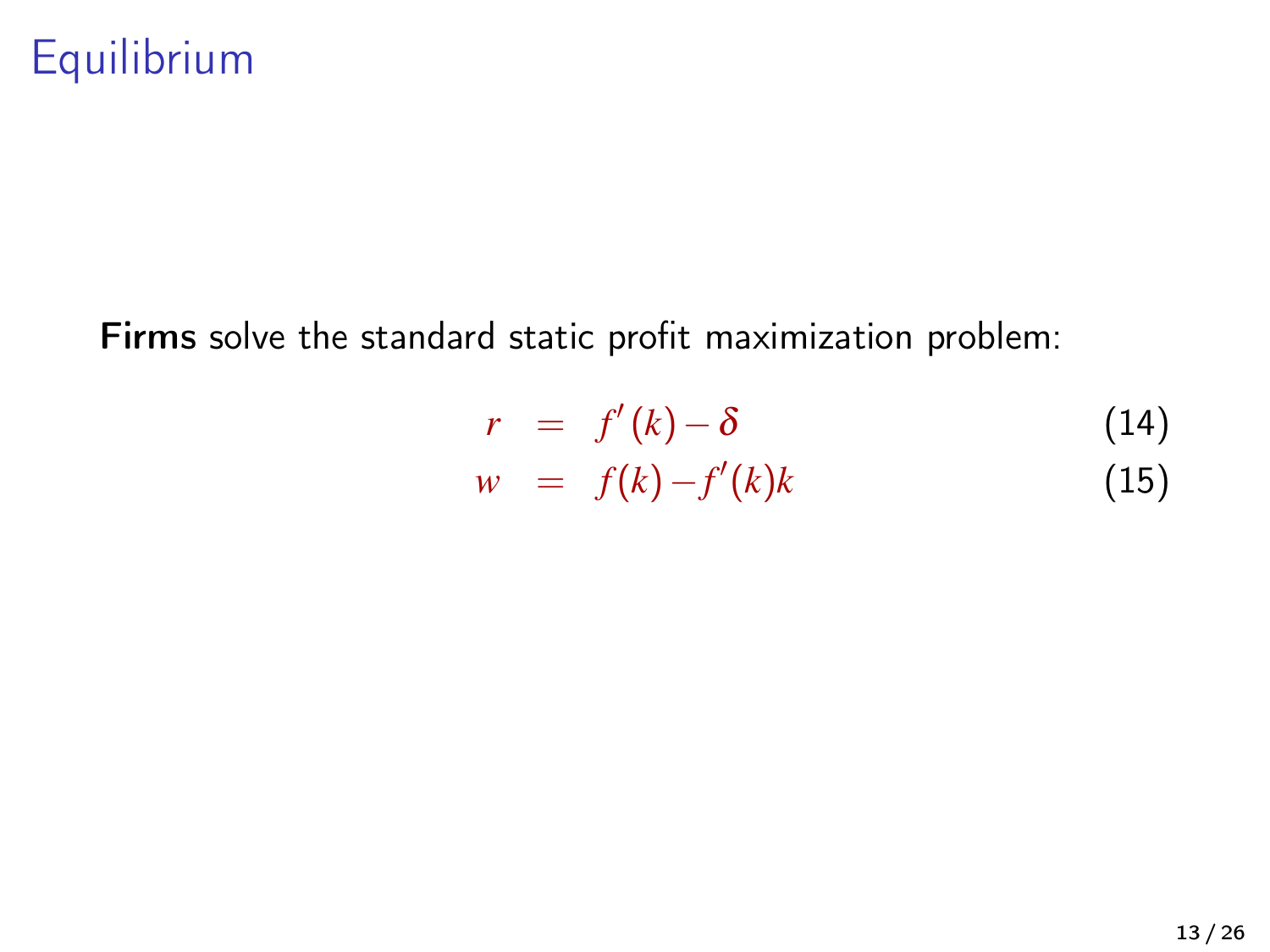#### Government

- $\blacktriangleright$  The government grows the money supply at the constant rate  $\mu = g(M)$ .
- $\blacktriangleright$  Implied lump-sum transfers are

$$
x = \dot{M}/p = \mu m \tag{16}
$$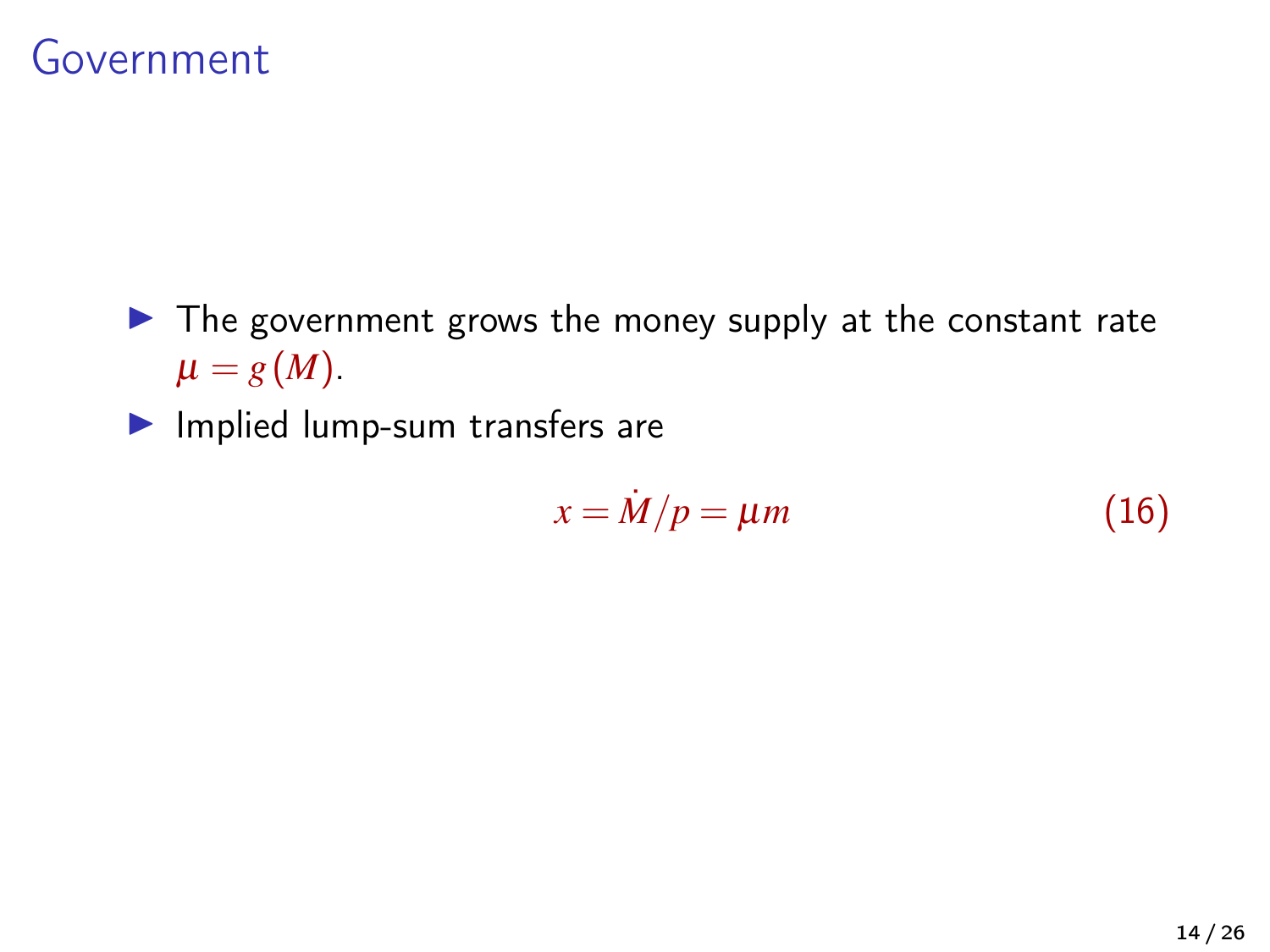## Market clearing

- $\triangleright$  Money and factor market clearing are implicit in the notation.
- $\triangleright$  Goods market clearing is feasibility:

$$
\dot{k} + c = f(k) - \delta k \tag{17}
$$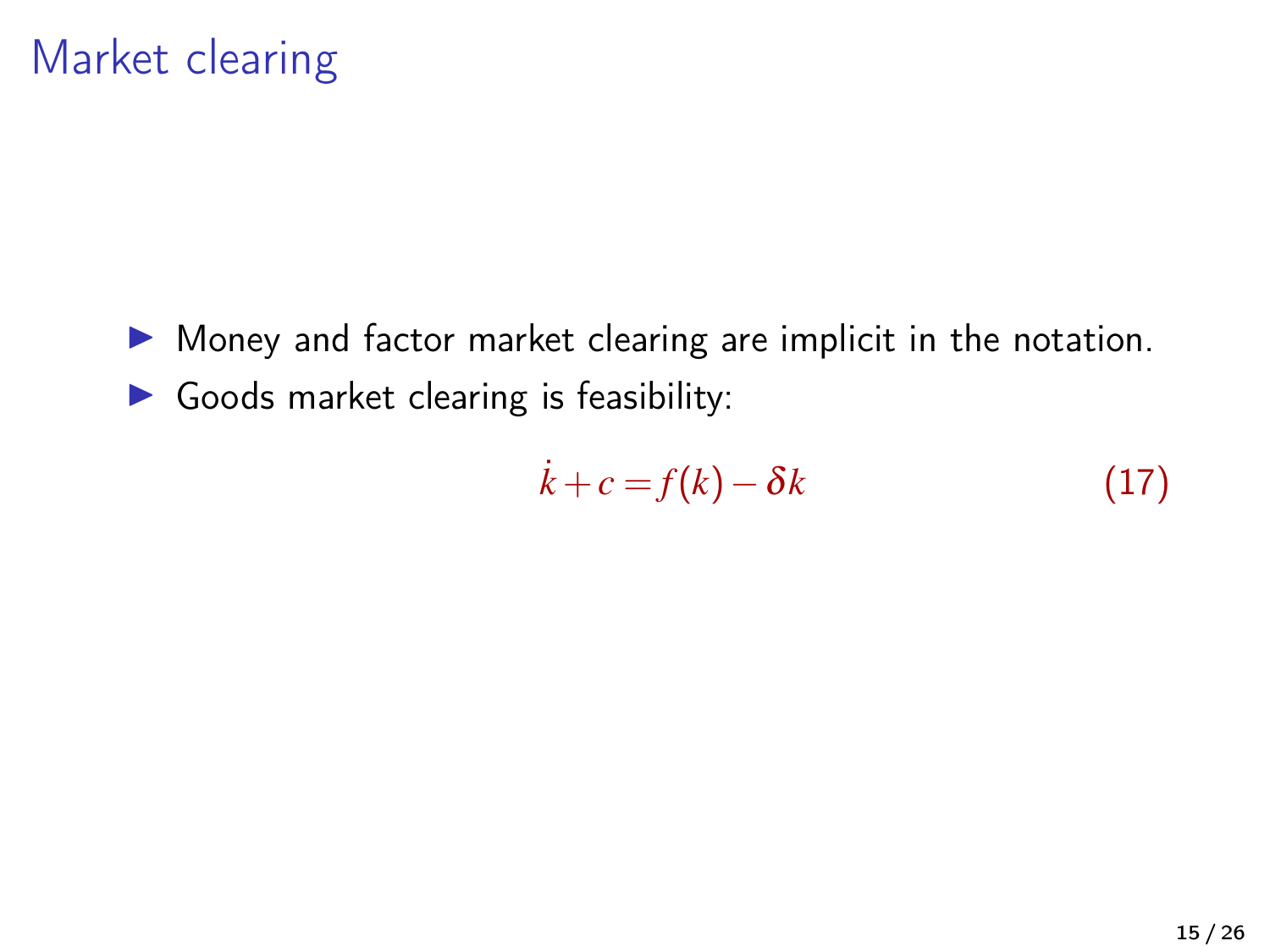## Equilibrium

An equilibrium is a set of functions of time that satisfy

These are 9 variables and 10 equations.

The boundary conditions are initial values for *M* and *k* and the TVC.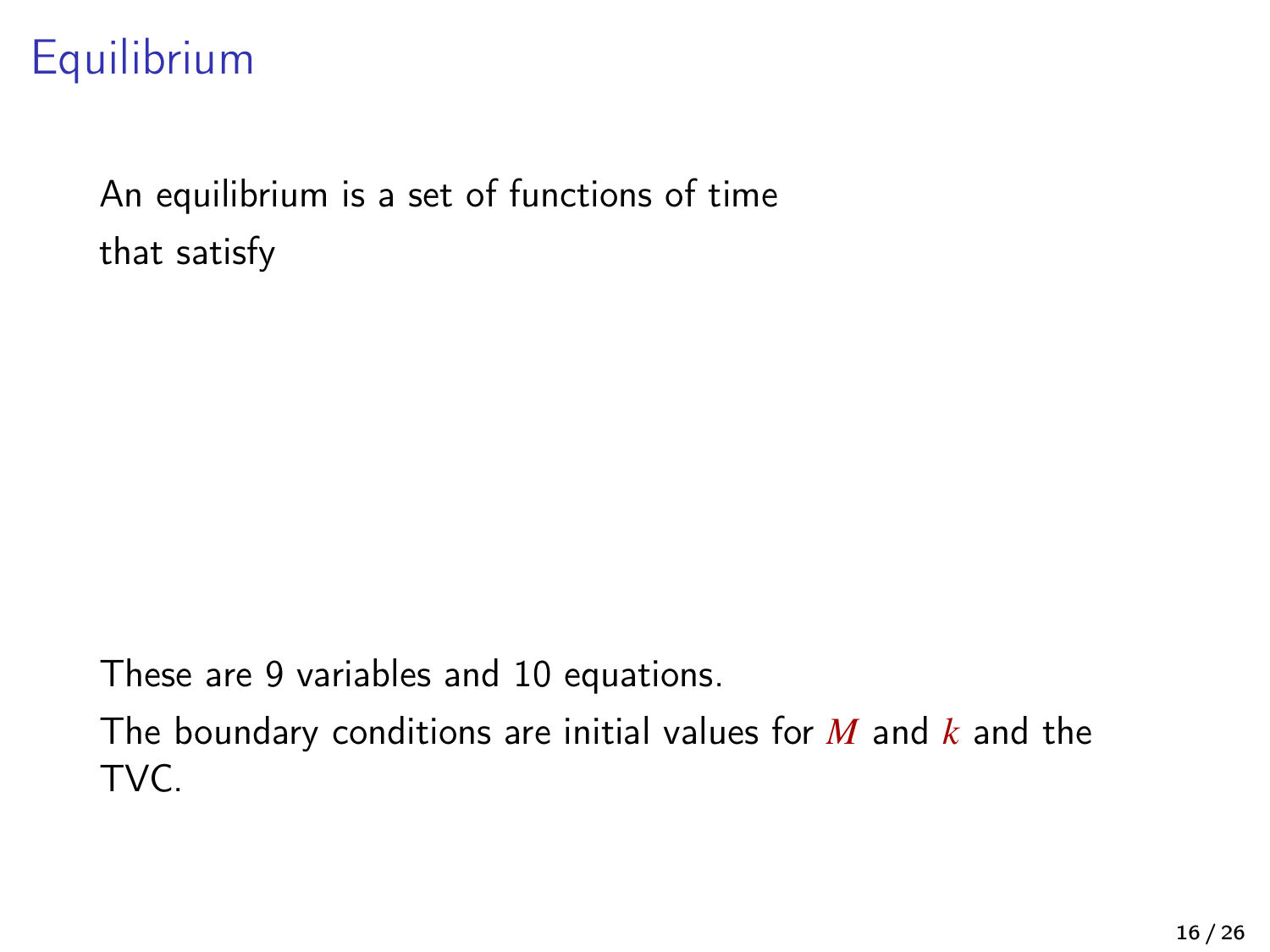#### Characterization

 $\blacktriangleright$  We reduce the CE to 4 equations in  $(c, \pi, k, m)$ .

 $\blacktriangleright$  Household first-order conditions:

$$
g(u_c[c,m]) = -(f'(k) - \delta - \rho)
$$
  
 
$$
u_c(c,m) = u_m(c,m)/(f'(k) - \delta + \pi)
$$

I Goods market clearing:

$$
\dot{k}+c=f(k)-\delta k
$$

 $\blacktriangleright$  Money growth rule:

$$
\dot{m}=(\mu-\pi)m
$$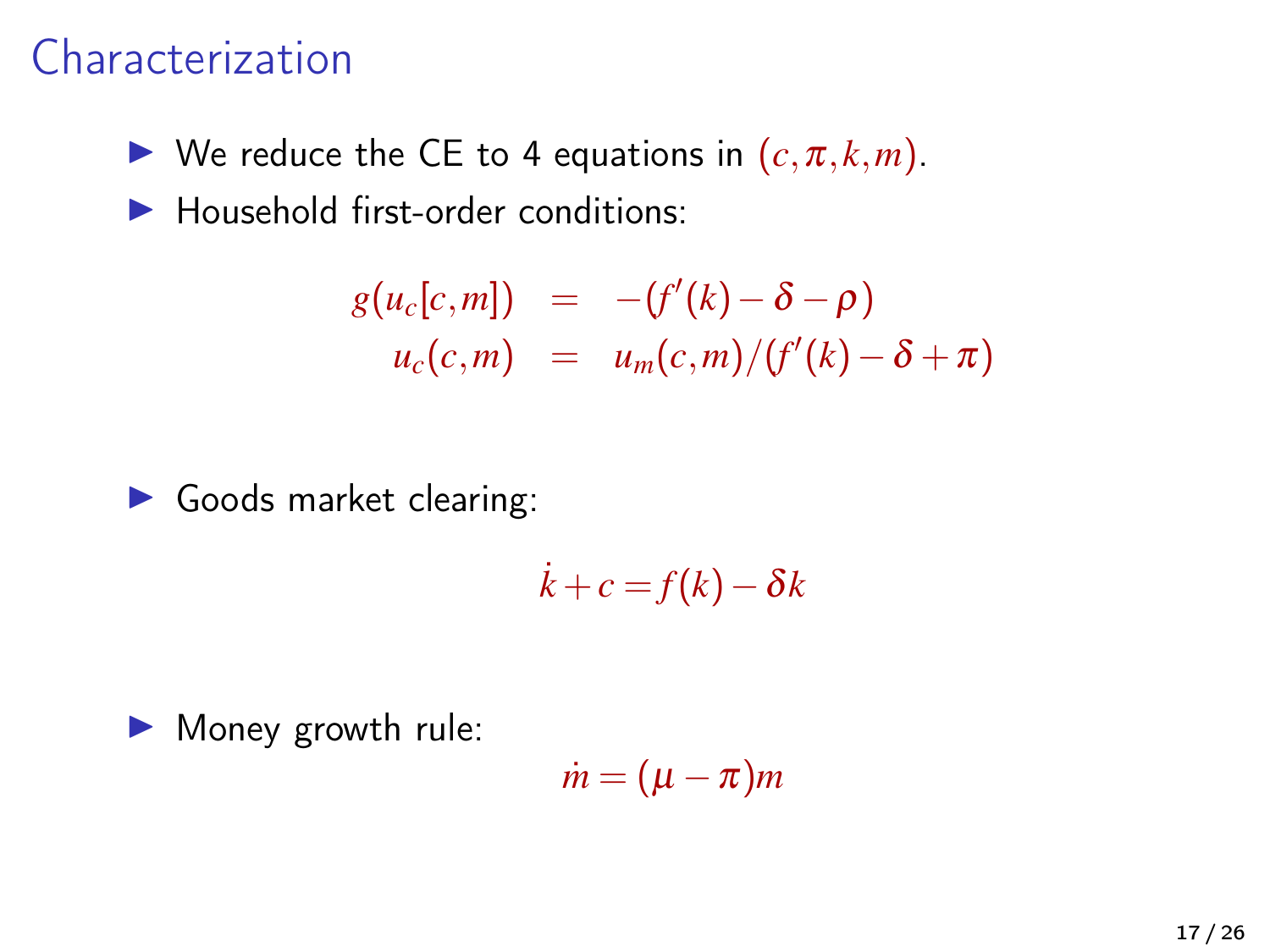## Monetary Neutrality

 $\triangleright$  Assume: the utility function is additively separable

$$
u(c,m) = \bar{u}(c) + v(m) \tag{18}
$$

- $\blacktriangleright$  Then money has absolutely no effect on the real sector.
- $\blacktriangleright$  The evolution of  $c$  and  $k$  is determined by the Euler equation and the goods market clearing condition alone.
- $\blacktriangleright$  Intuition?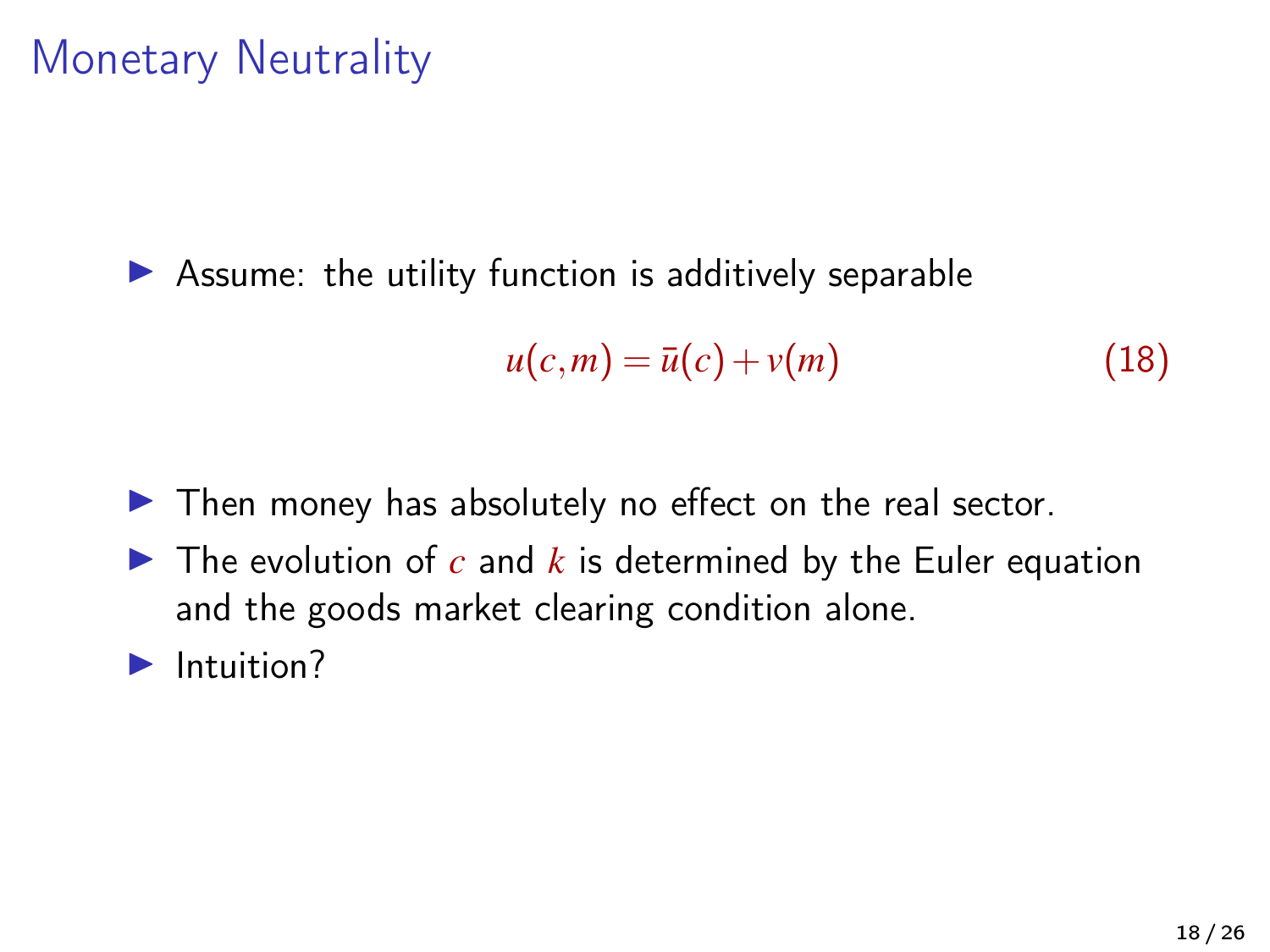#### Steady state

In steady state  $c, k, m$  are constant.

The Euler equation then determines the steady state capital stock:

$$
r = f'(k) - \delta = \rho \tag{19}
$$

Goods market clearing then yields consumption:

 $c = f(k) - \delta k$ 

Constant real balances require  $\pi = \mu$ . The static optimality condition yields an implicit equation for *m*:

$$
u_m(c_{SS}, m_{SS}) = (\rho + \mu)u_c(c_{SS}, m_{SS})
$$
 (20)

⇒

<span id="page-18-0"></span>
$$
m_{SS} = m^d(c_{SS}, \rho + \mu)
$$
 (21)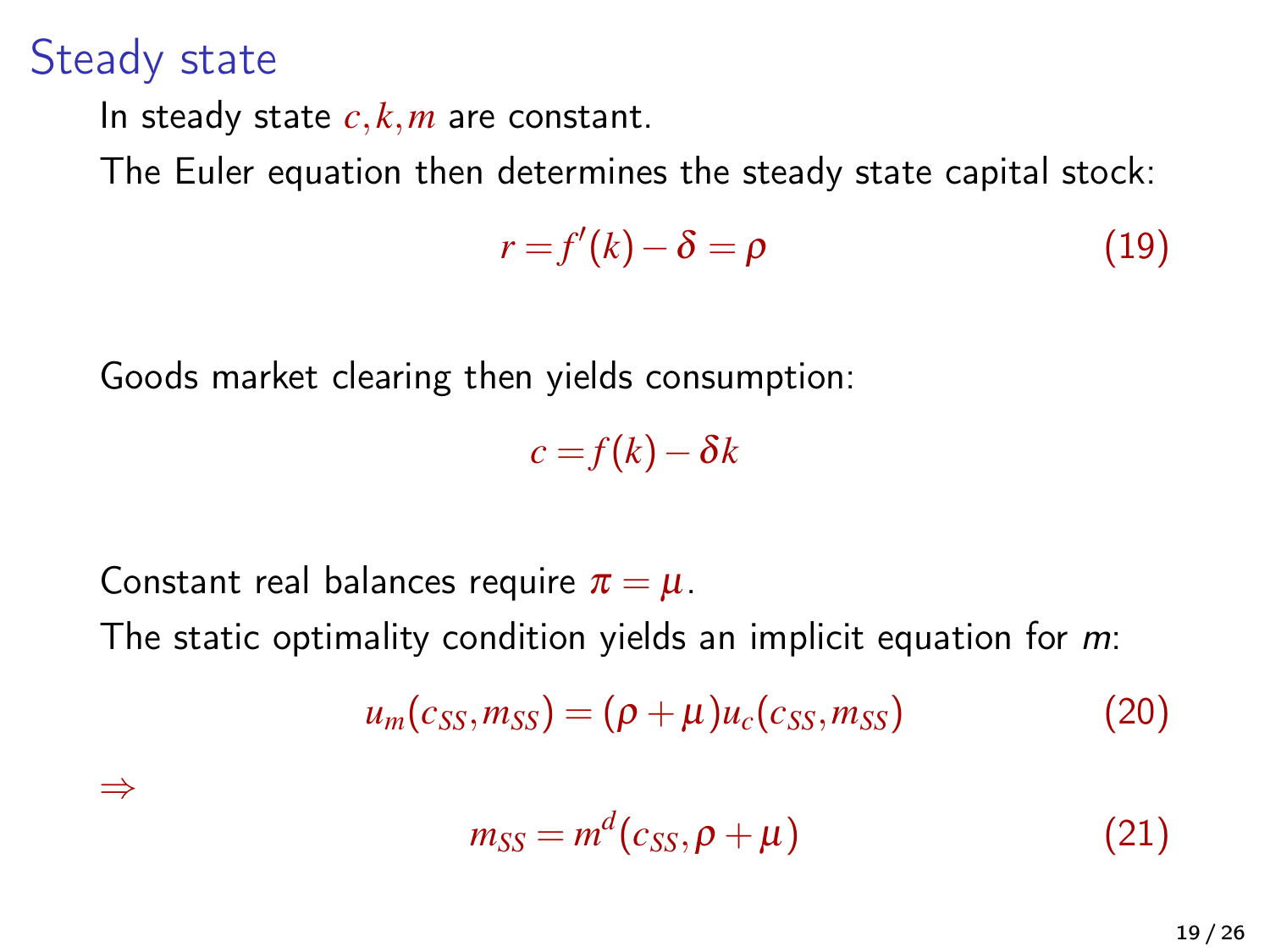## Super-neutral money

- $\triangleright$  Changes in money growth  $(\mu)$  only affect the inflation rate, but not real variables (*kss*, *css*).
- $\blacktriangleright$  Intuition: inflation does not alter the intertemporal tradeoff between consumption today and tomorrow.
- Inflation only affects the relative levels of goods and money consumed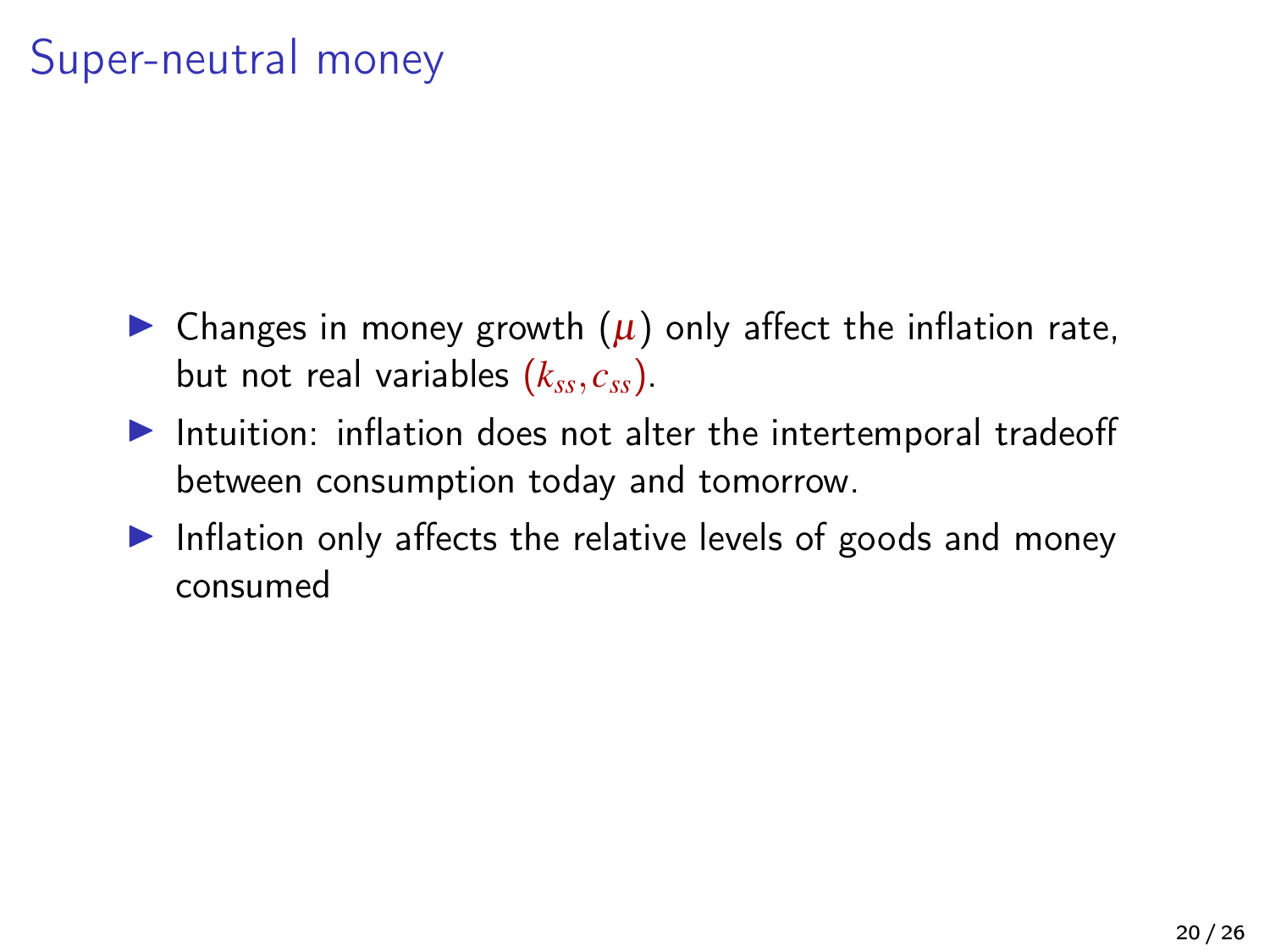## Inflation and welfare

 $\triangleright$  What is the effect of inflation on real money balances? Differentiate [\(20\)](#page-18-0) to obtain

$$
u_{mm}dm = (\rho + \mu)u_{cm}dm + u_c d\mu \qquad (22)
$$

$$
\quad\Rightarrow\quad
$$

$$
dm/d\mu = u_c/[u_{mm} - (\rho + \mu)u_{cm}] \qquad (23)
$$

 $\triangleright$  Unless money and consumption are too strong complements (*ucm* large and positive), higher inflation is associated with lower real money balances and thus lower steady state utility.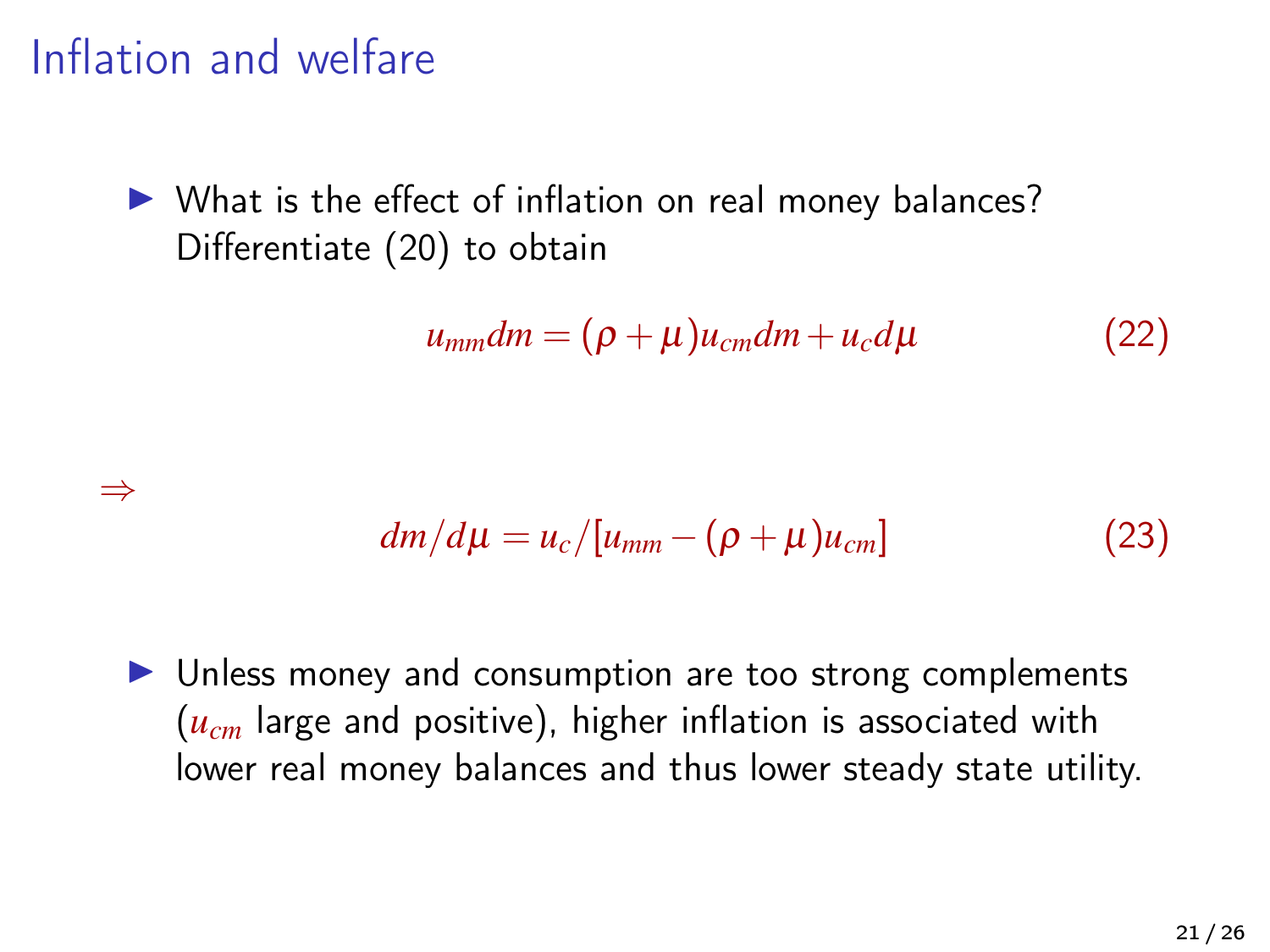## The Friedman Rule

- $\triangleright$  Which money growth rate maximizes steady state utility?
- $\triangleright$  Since  $\mu$  does not affect  $c_{ss}$ , we only need to know how to maximize *mss*.
- If we set  $\rho + \mu = 0$ , then  $u_m = 0$ , which is the best we can do: satiate the household with money.
- If  $u_m > 0$  even asymptotically, the problem does not have a solution.
- $\blacktriangleright$  The intuition is quite general:
	- If money provides some kind of benefit, the best we can do is to make it costless to hold money.
	- $\triangleright$  That will be the case when money pays the same rate of return as capital (the Friedman rule).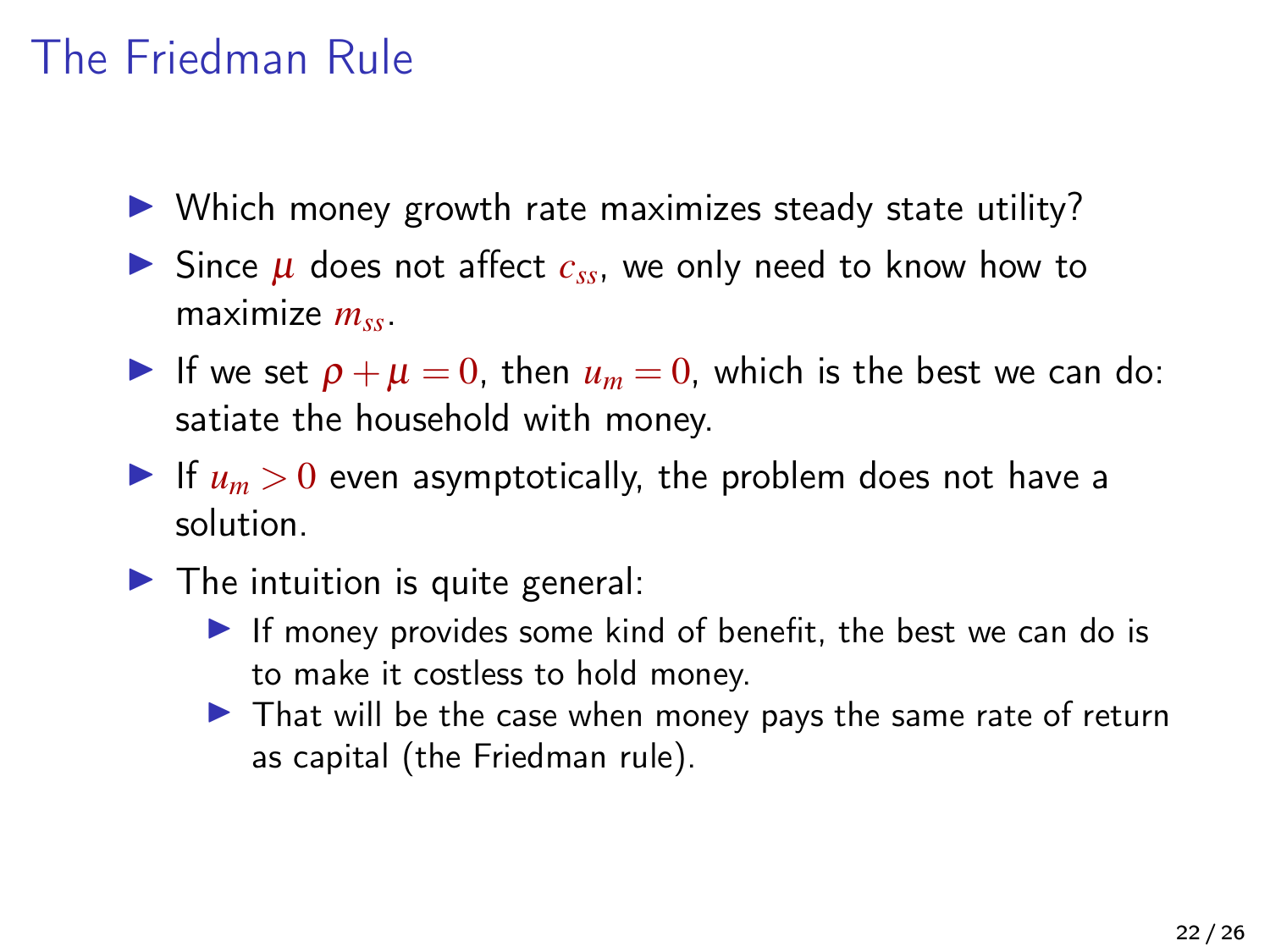# Is This a Good Theory of Money?

#### Pros:

 $\blacktriangleright$  tractable

Cons:

- $\blacktriangleright$  the value of money is assumed therefore: no non-monetary equilibrium / hyperinflation
- $\blacktriangleright$  money is not used in transactions it's really a consumption good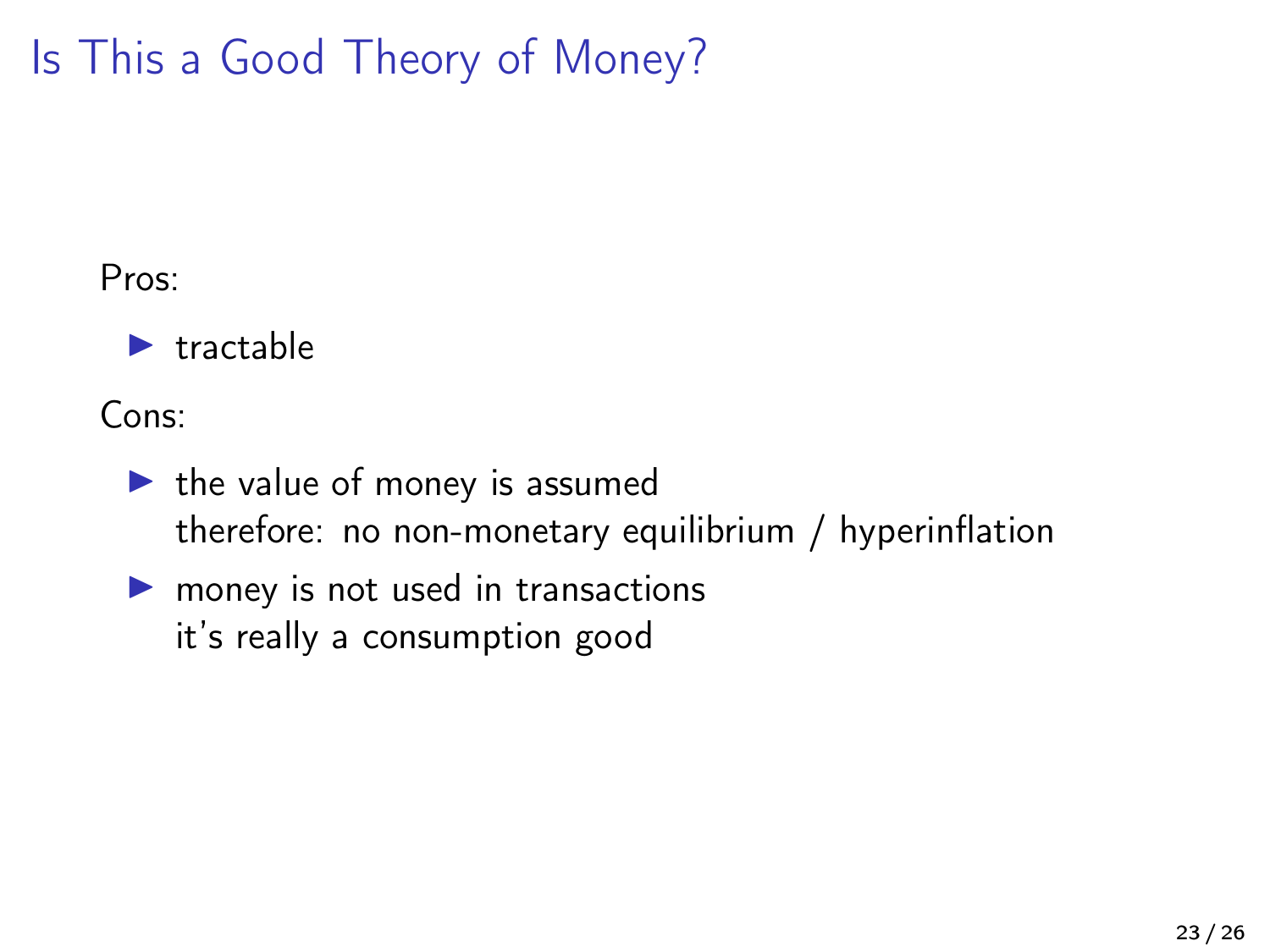Models of the financial sector, where the details why households hold money play a minor role

▶ Van den Heuvel, Skander J. "The welfare cost of bank capital requirements." Journal of Monetary Economics 55.2 (2008): 298-320.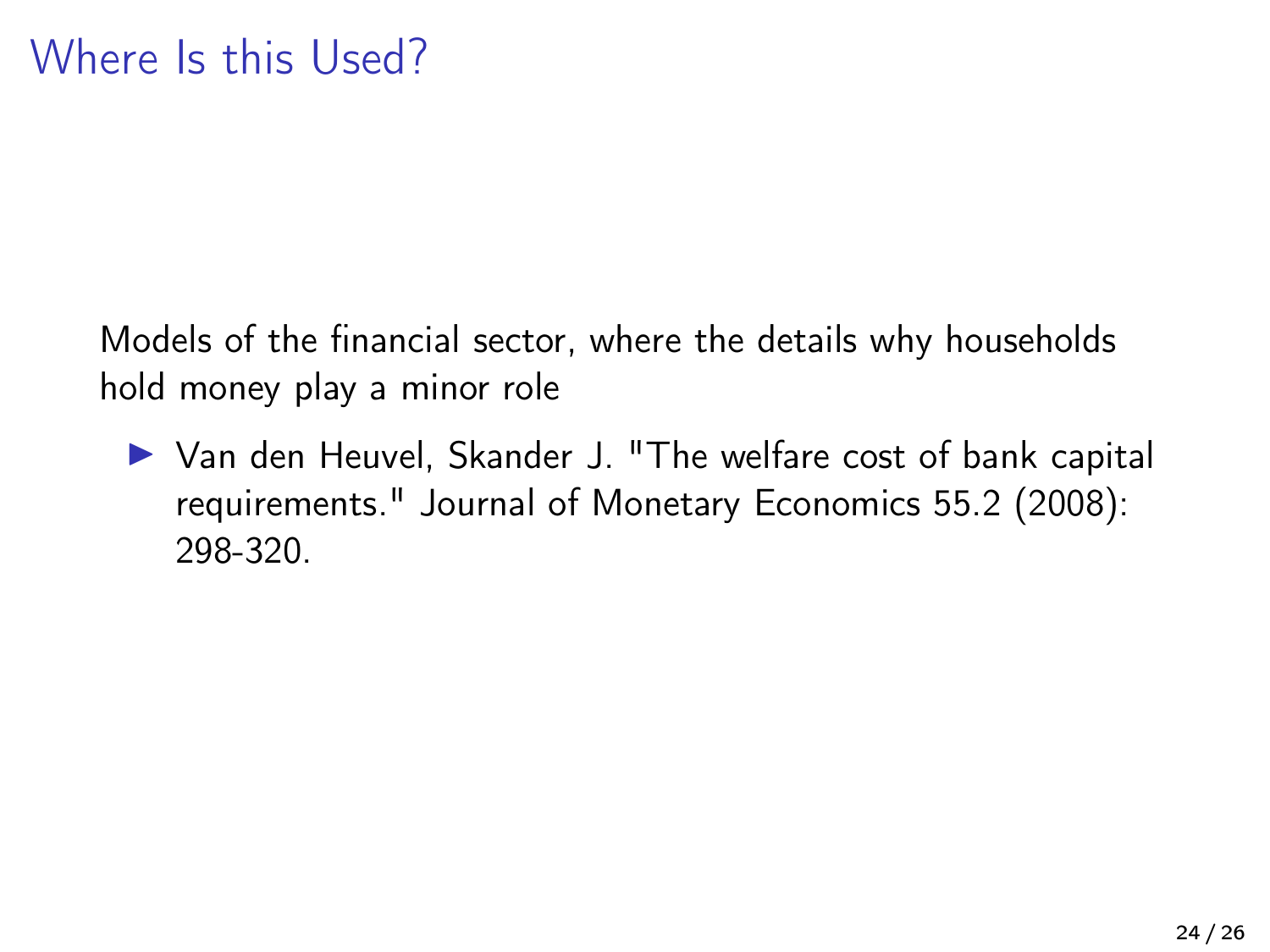

#### [Blanchard and Fischer \(1989\)](#page-25-0), ch. 4.5